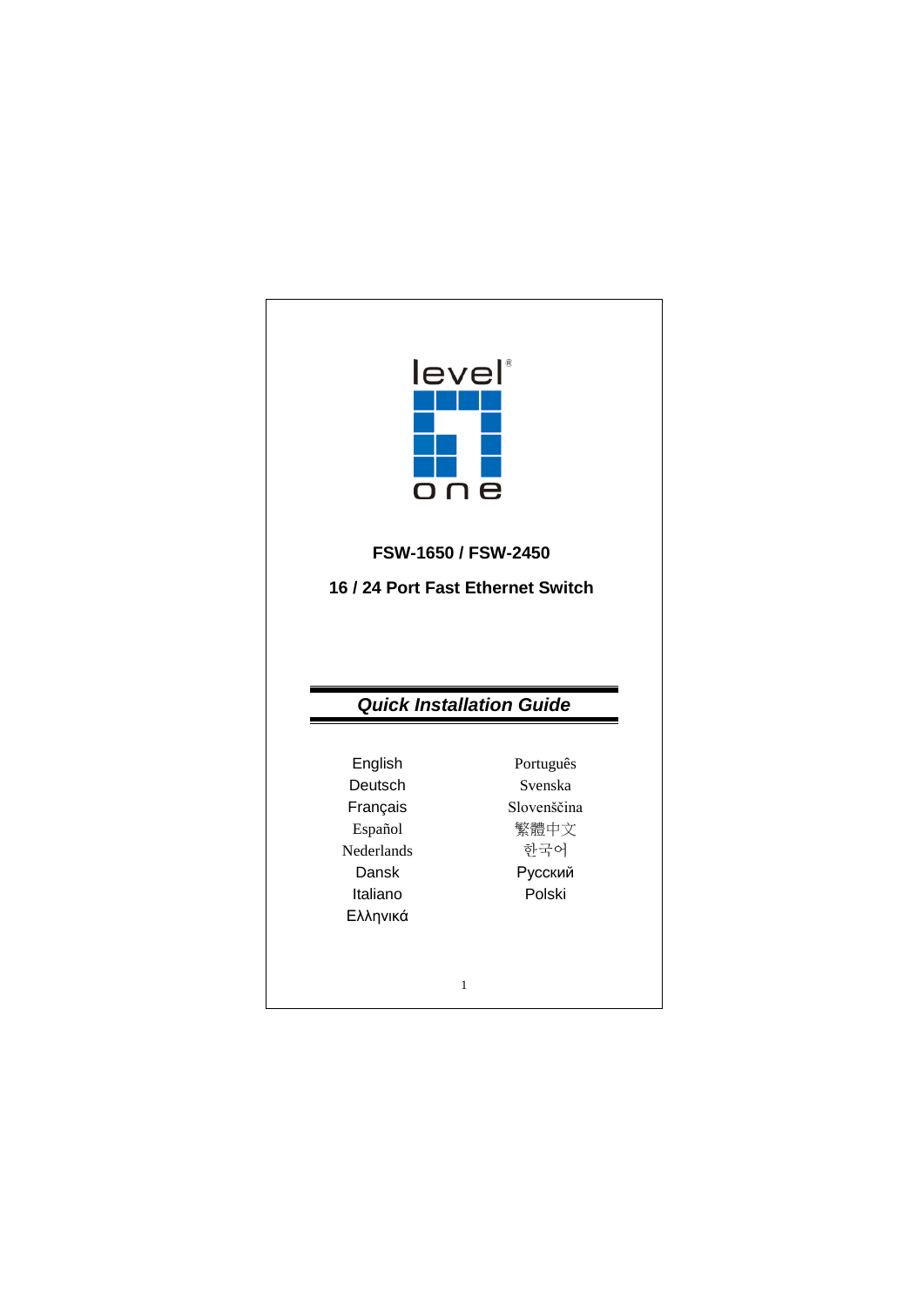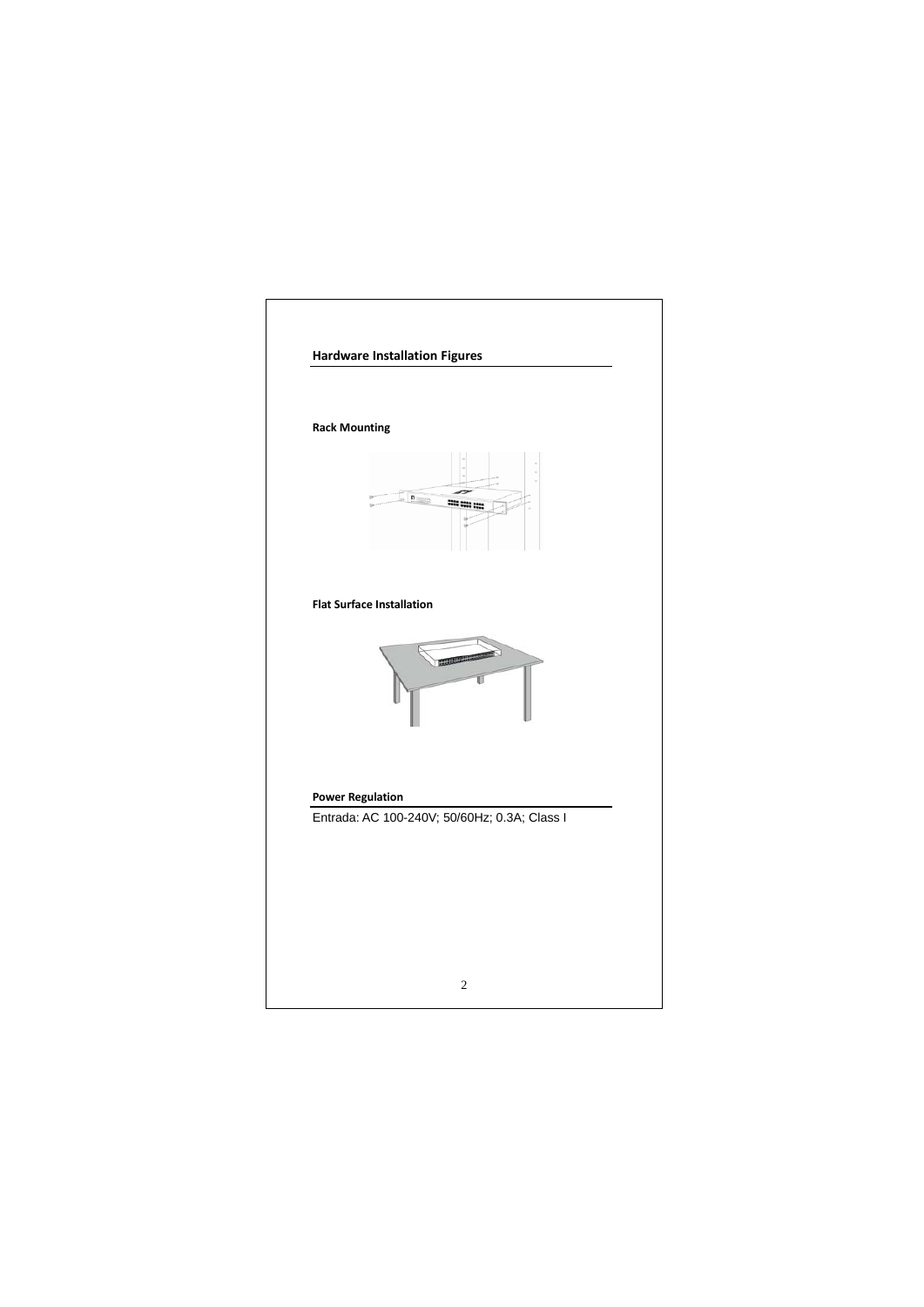![](_page_2_Figure_0.jpeg)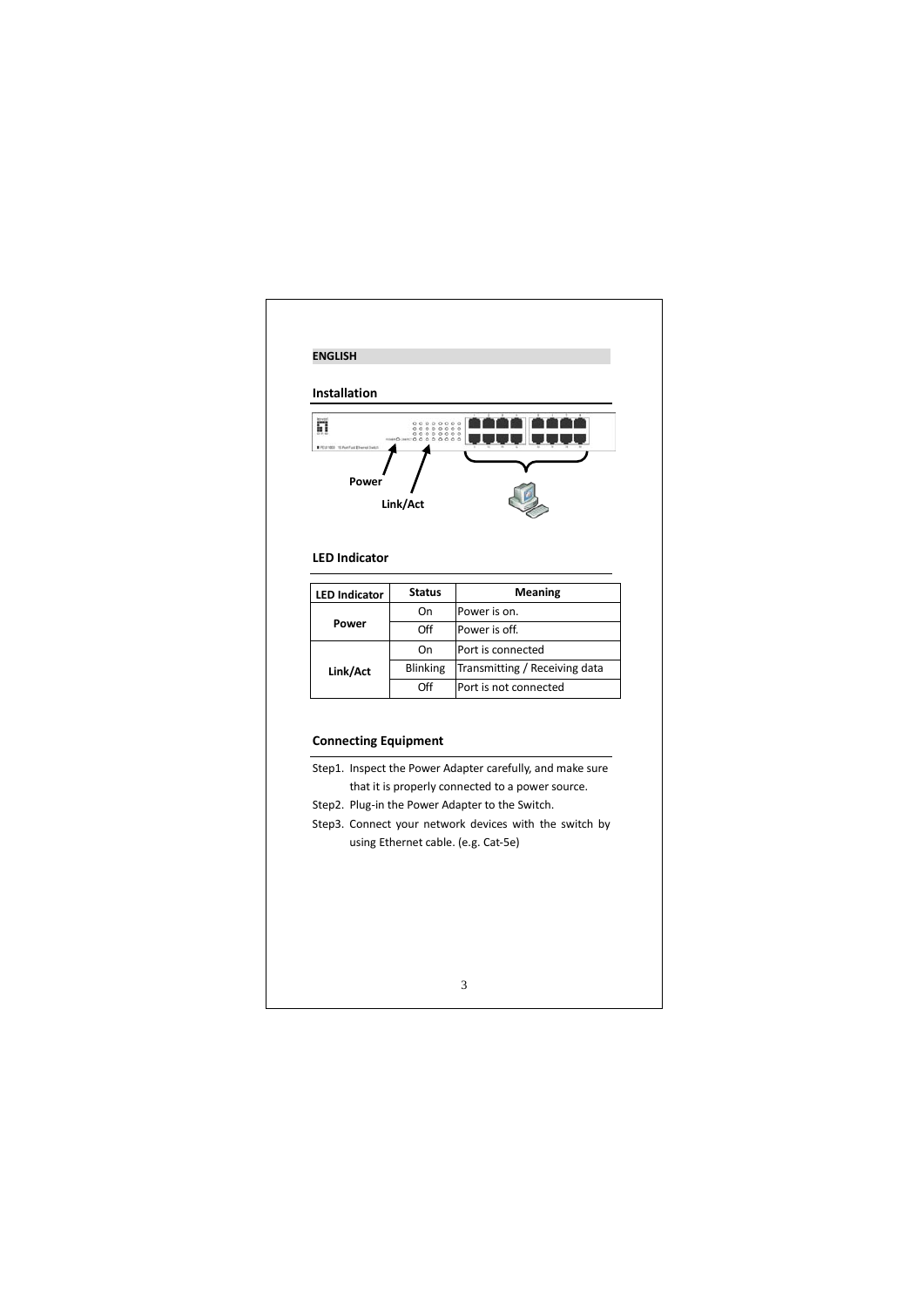![](_page_3_Figure_0.jpeg)

## 4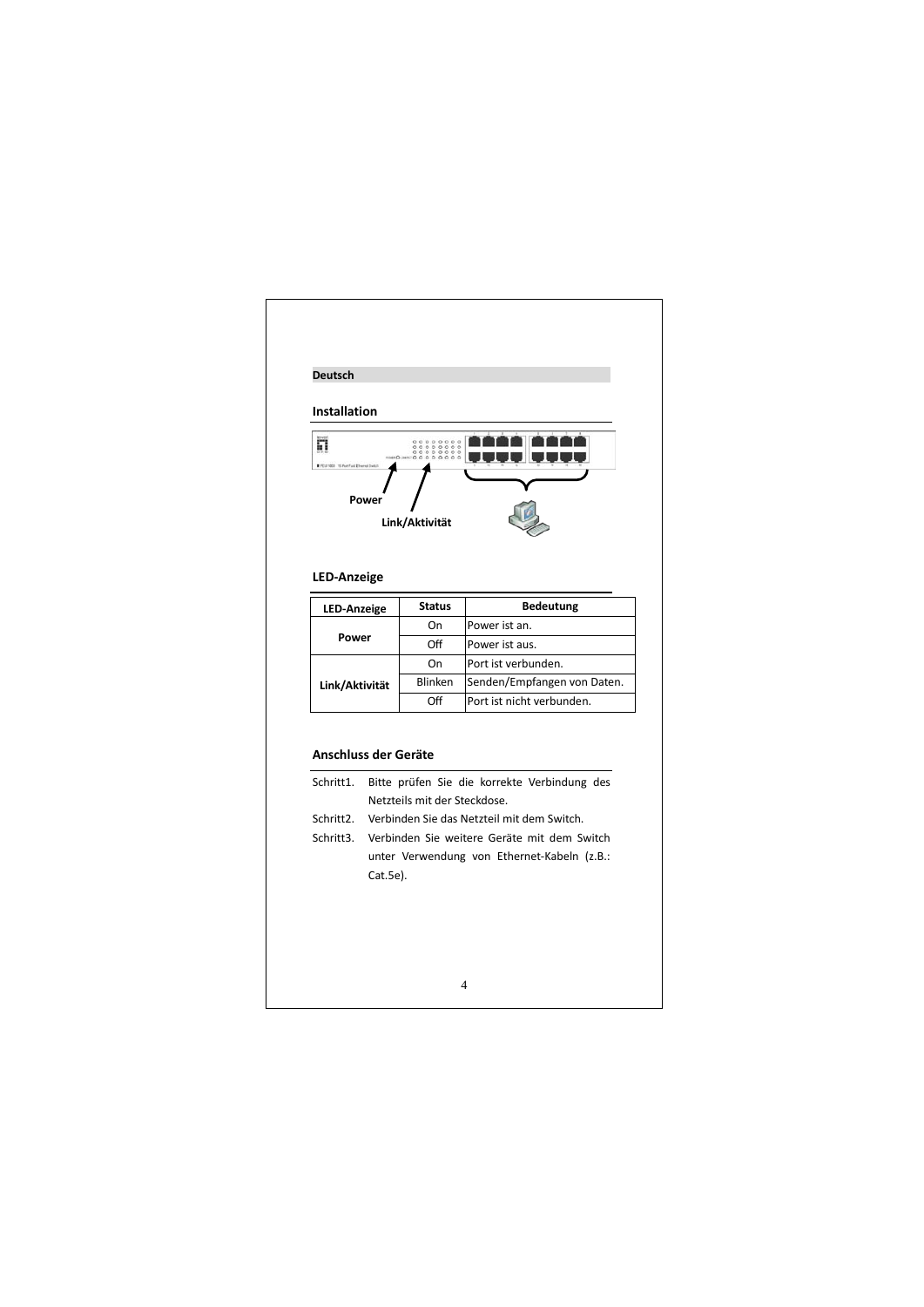![](_page_4_Figure_0.jpeg)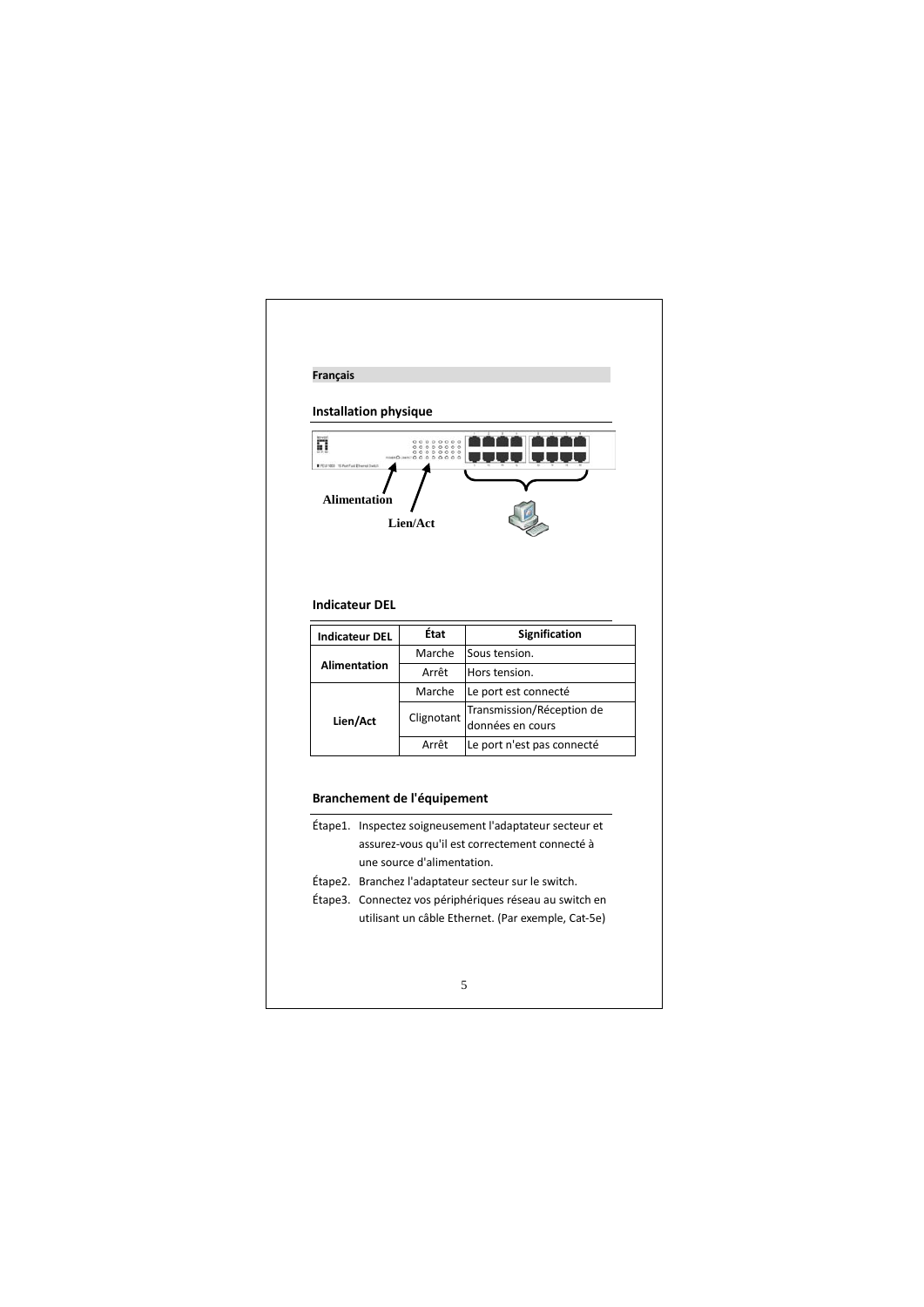![](_page_5_Figure_0.jpeg)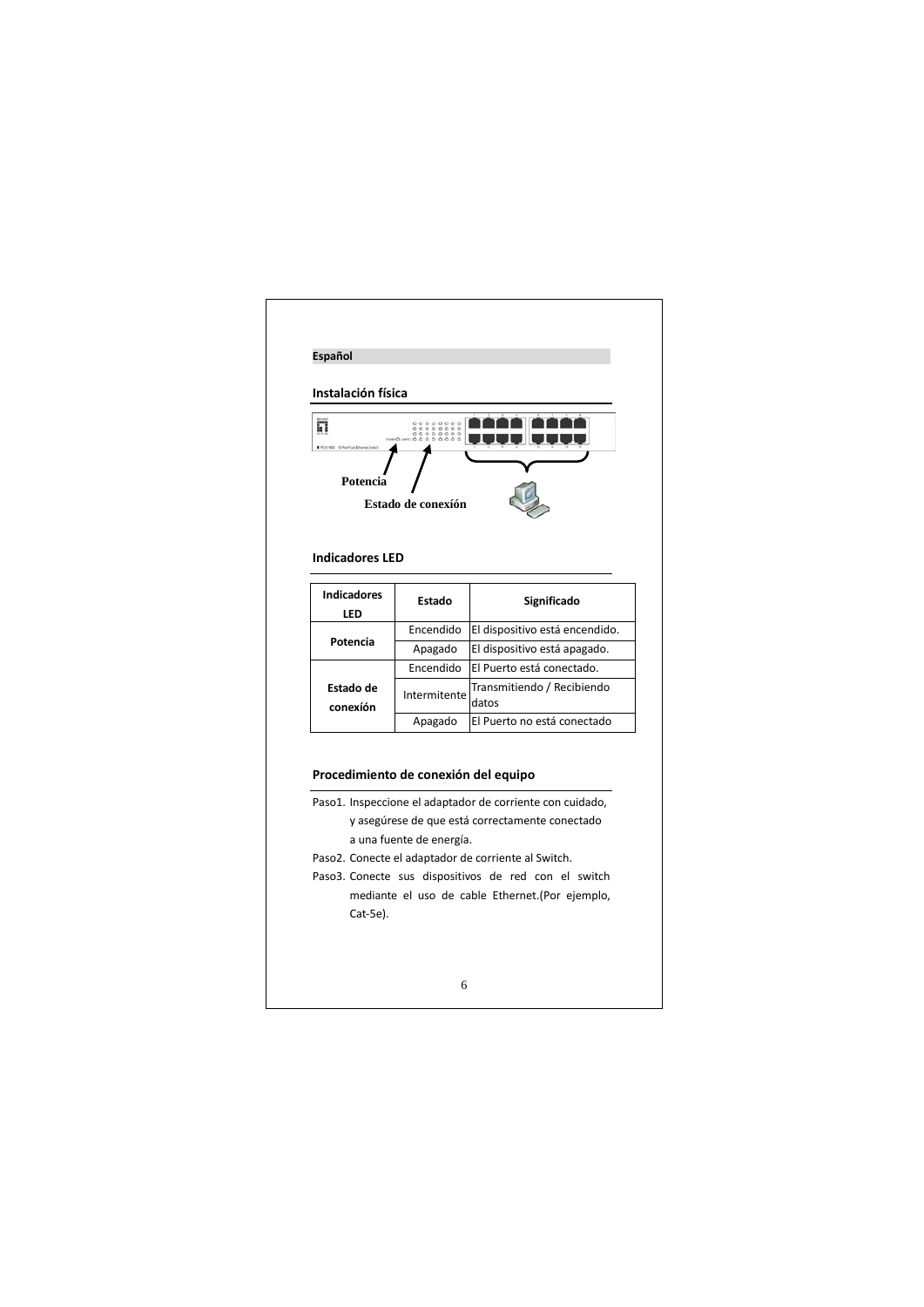![](_page_6_Figure_0.jpeg)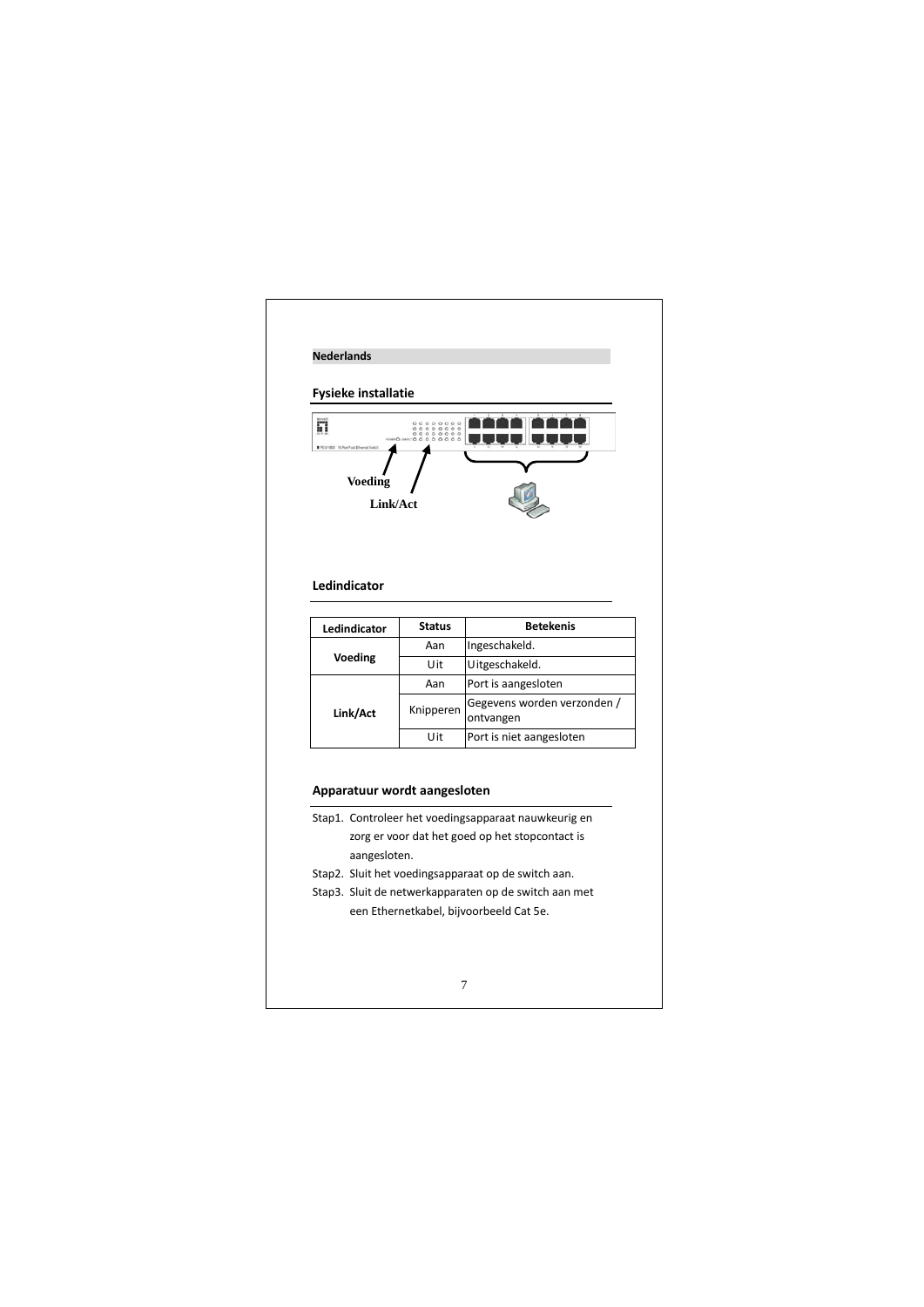![](_page_7_Figure_0.jpeg)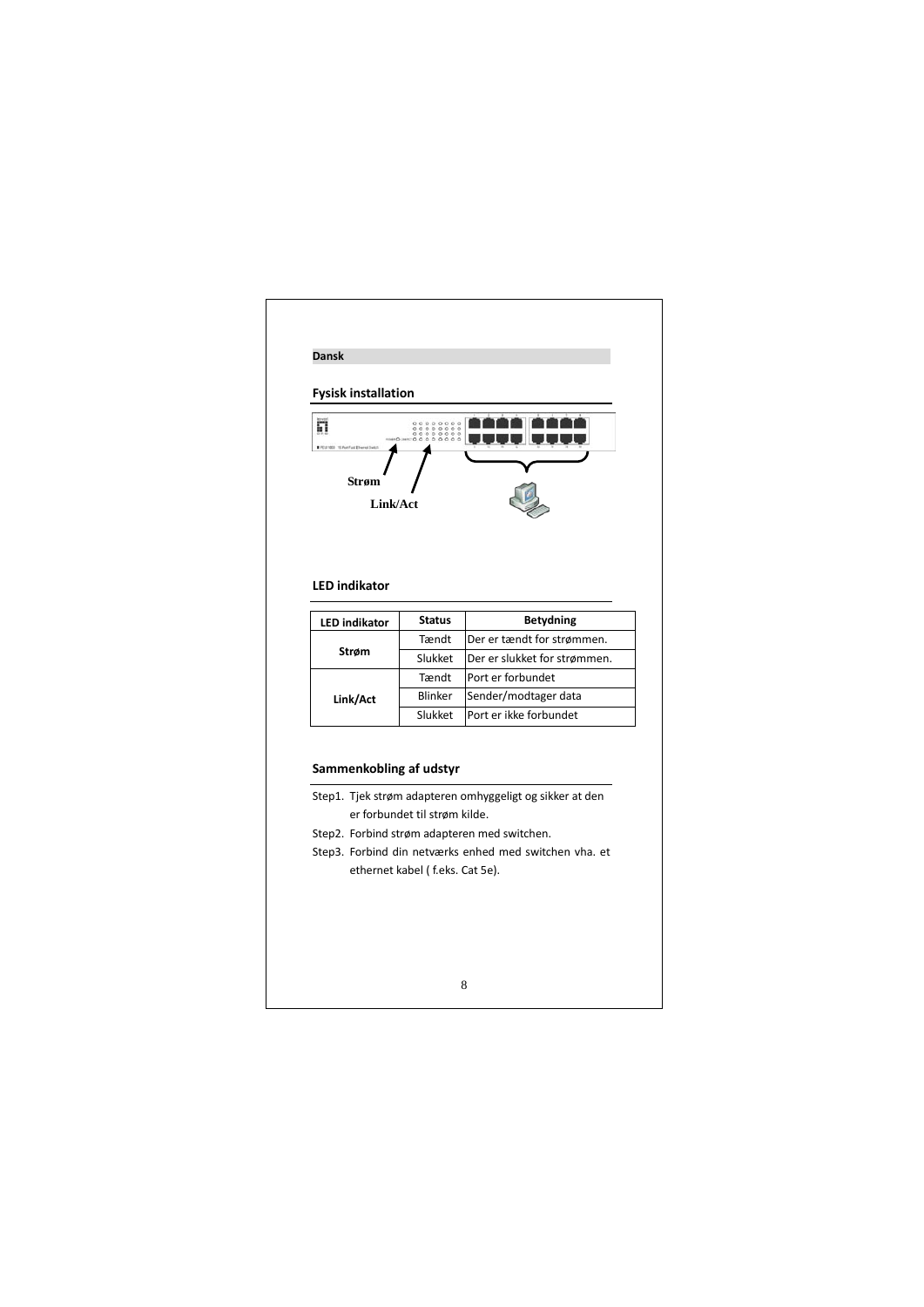| <b>Installazione fisica</b>                                                                                                                                 |              |                                                             |
|-------------------------------------------------------------------------------------------------------------------------------------------------------------|--------------|-------------------------------------------------------------|
| 罰<br><b>Alimentazione</b><br>Collegamento/attivi                                                                                                            |              |                                                             |
| <b>Indicatore LED</b>                                                                                                                                       | <b>Stato</b> | Significato                                                 |
| <b>LED Indicator</b>                                                                                                                                        | Acceso       | Alimentato                                                  |
| <b>Alimentazione</b>                                                                                                                                        | Spento       | Non alimentato                                              |
|                                                                                                                                                             | Acceso       | La porta è connessa                                         |
| Collegamento/attività                                                                                                                                       | Lampeggio    | Trasmissione /ricezione<br>data                             |
|                                                                                                                                                             | Spento       | La porta non è connessa                                     |
|                                                                                                                                                             |              |                                                             |
| Equipaggiamento di connessione<br>Fase1. Controllare l'alimentatore con attenzione e<br>sorgente elettrica.<br>Fase2. Collegare l'alimentatore allo switch. |              | assicurarsi che sia correttamente collegata alla            |
|                                                                                                                                                             |              | Fase3. Collegare il proprio dispositivo di rete allo switch |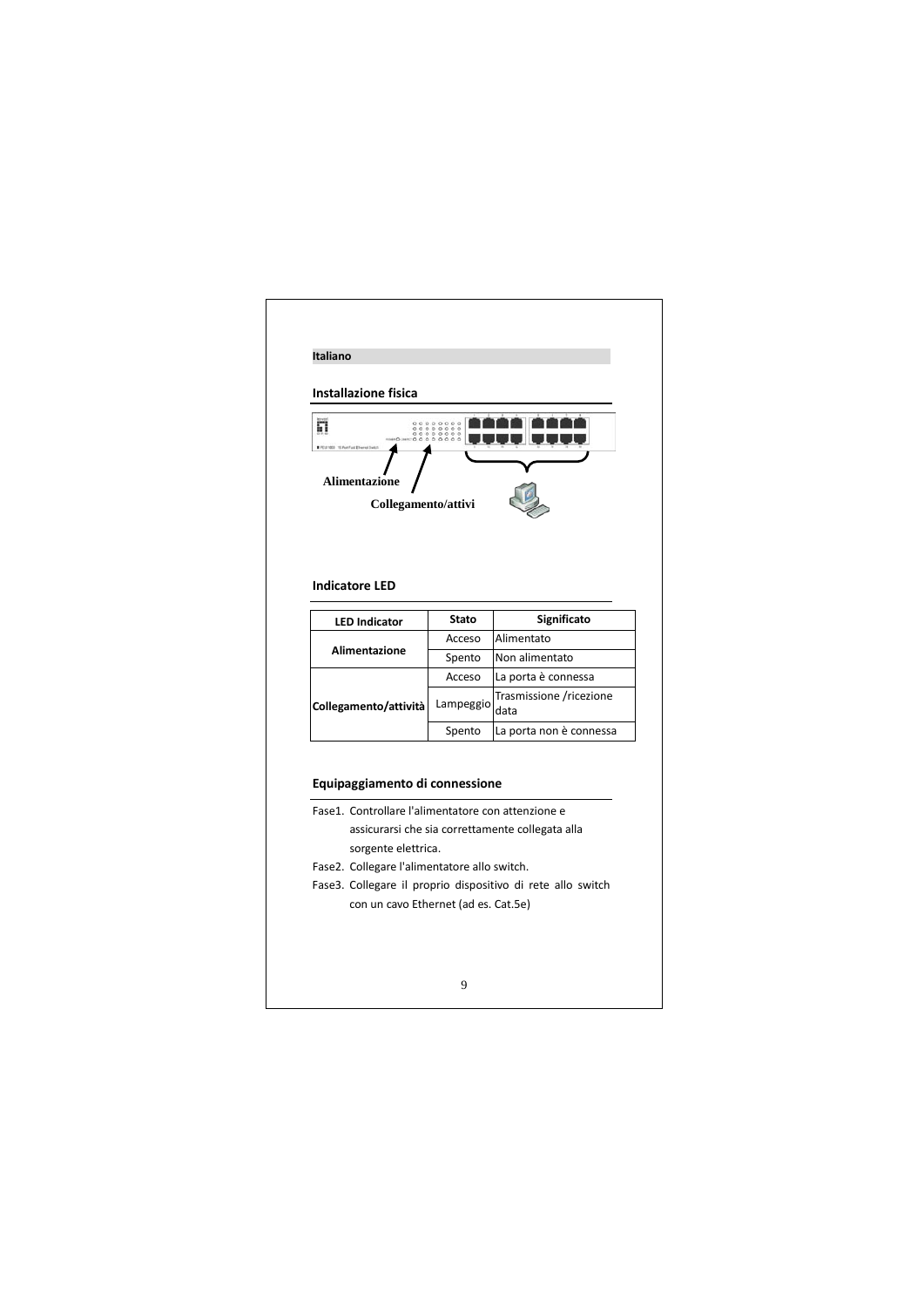![](_page_9_Figure_0.jpeg)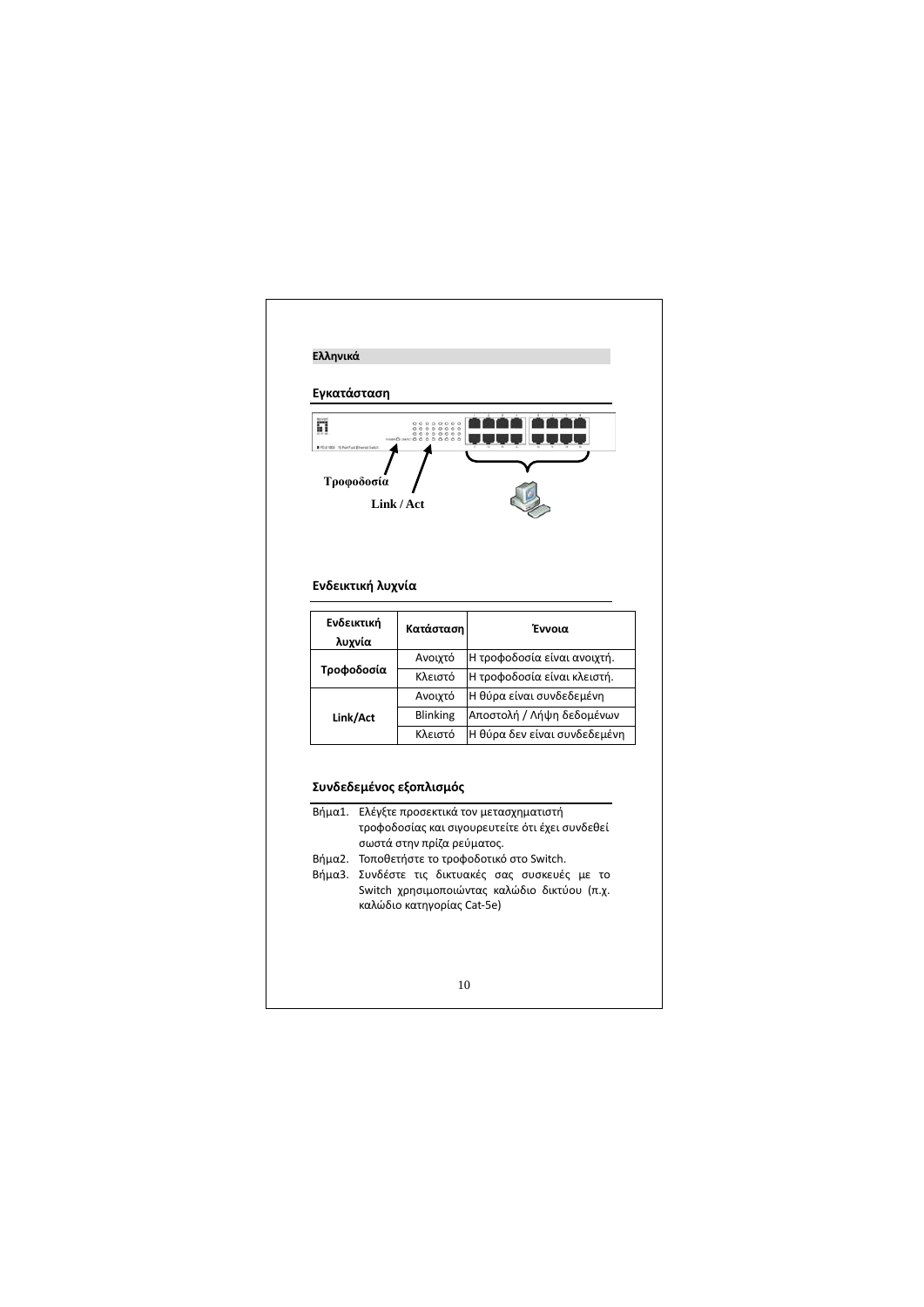![](_page_10_Figure_0.jpeg)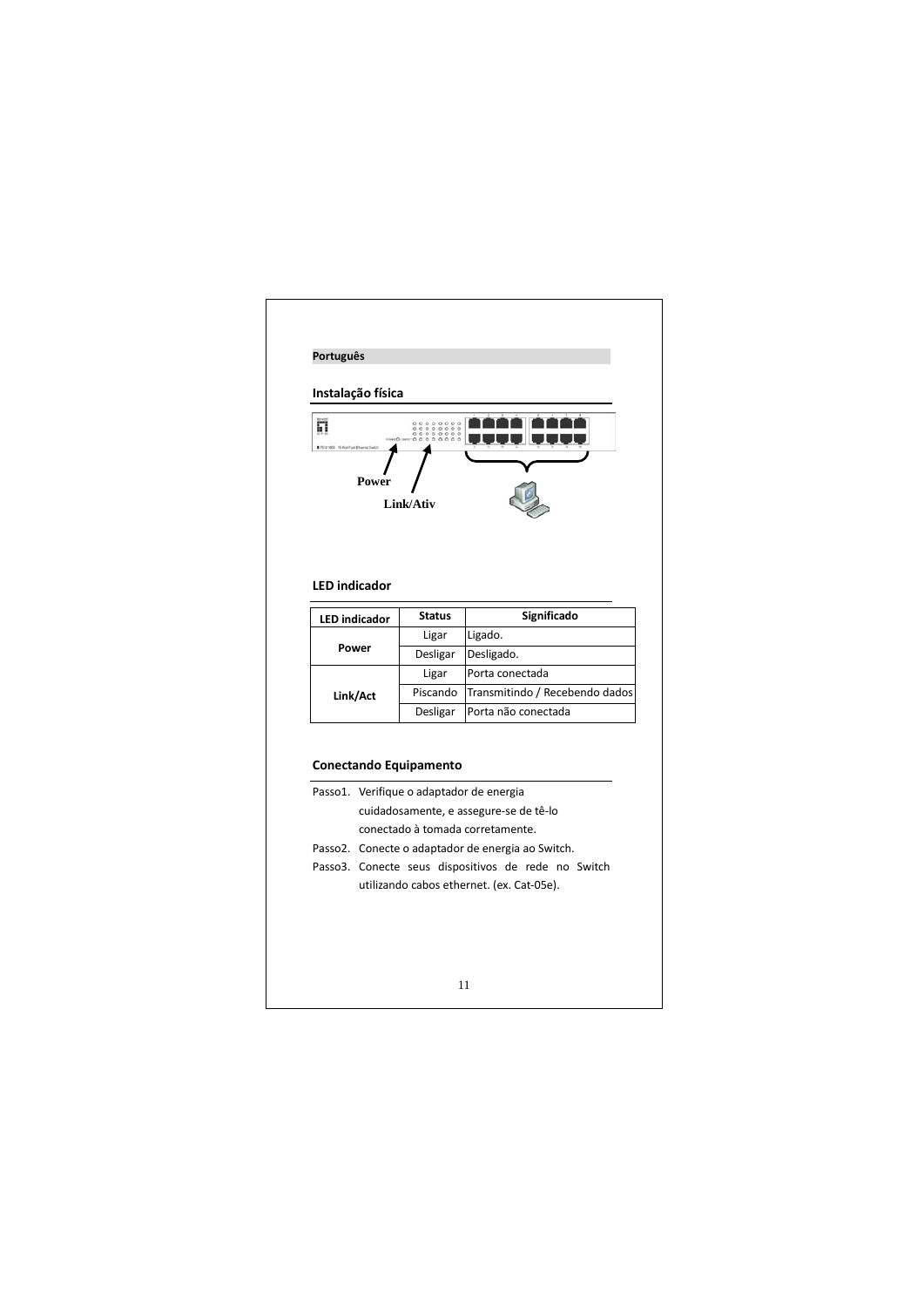![](_page_11_Figure_0.jpeg)

## **Ansluter enheter**

- Steg1. Kontrollera nätadaptern noga och försäkra dig om att den är korrekt ansluten till ett eluttag.
- Steg2. Anslut nätdelen till switchen.
- Steg3. Anslut dina nätverksenheter med Ethernetkabel. (ex, Kat 5e).

## 12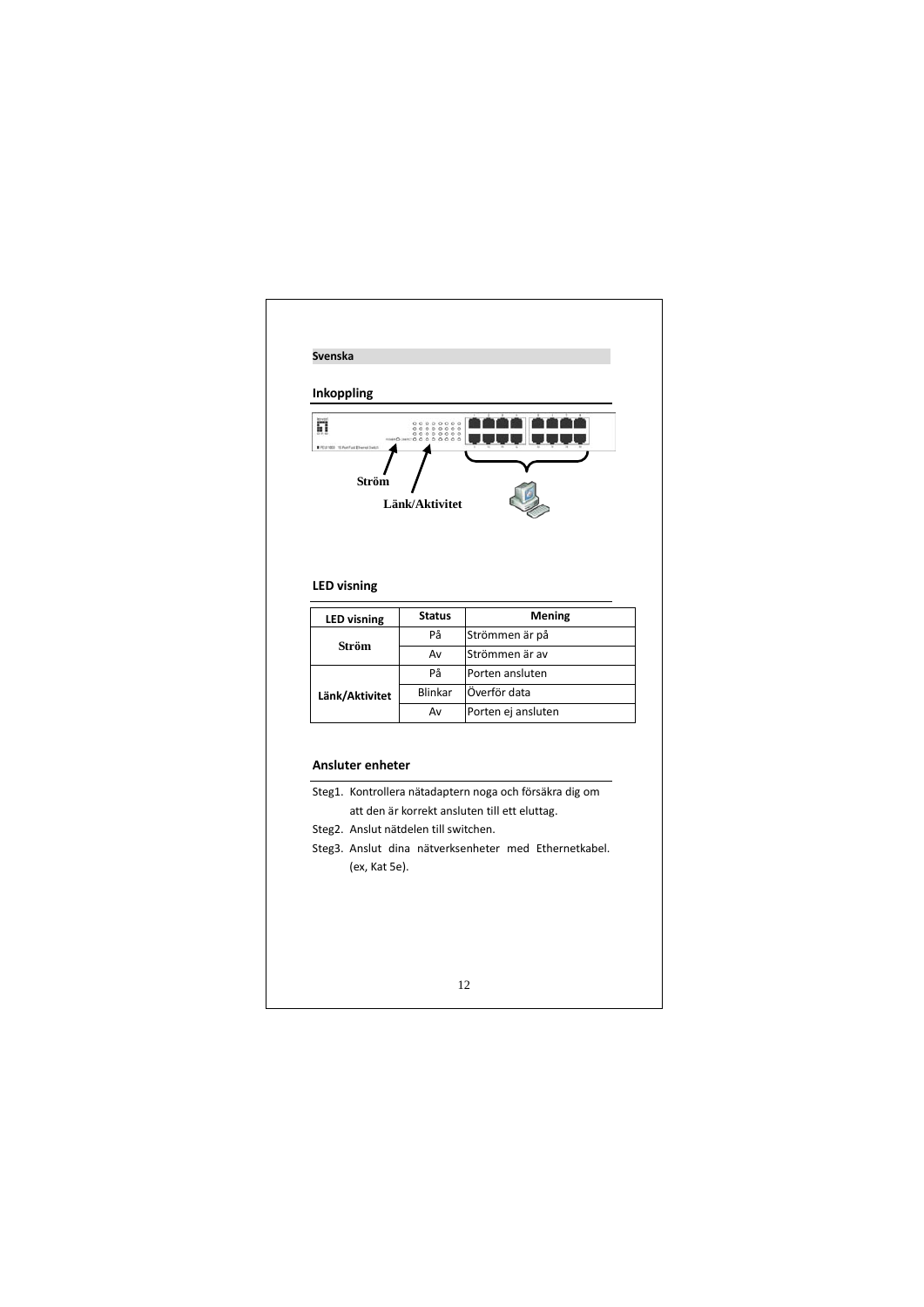| ព                  | Diagram povezave | 00000000<br>000000000<br>000000000             |                                                     |
|--------------------|------------------|------------------------------------------------|-----------------------------------------------------|
|                    | Delovanje        | Povezava/Aktivnost                             |                                                     |
|                    | LED status lučke |                                                | Pomen                                               |
|                    | LED status lučke | <b>Status</b><br>Prižgana                      | Deluje.                                             |
|                    | Delovanje        | Ugasnjena Ne deluje                            |                                                     |
|                    |                  | Prižgana                                       | Povezava je vzpostavljena                           |
|                    |                  |                                                | Utripajoče Prenos podatkov                          |
|                    |                  |                                                | Ugasnjena Ni povezave                               |
| Povezava/Aktivnost |                  |                                                |                                                     |
| Povezovanje        |                  |                                                |                                                     |
|                    |                  |                                                | Korak1. Preverite, če je napajalni adapter pravilno |
|                    |                  | povezan v električno omrežje.                  |                                                     |
|                    |                  | Korak2. Priključite napajalni kabel v stikalo. |                                                     |
|                    |                  | mrežnega kabla (npr. Cat.5e).                  | Korak3. Povežite vaše omrežne naprave z uporabo     |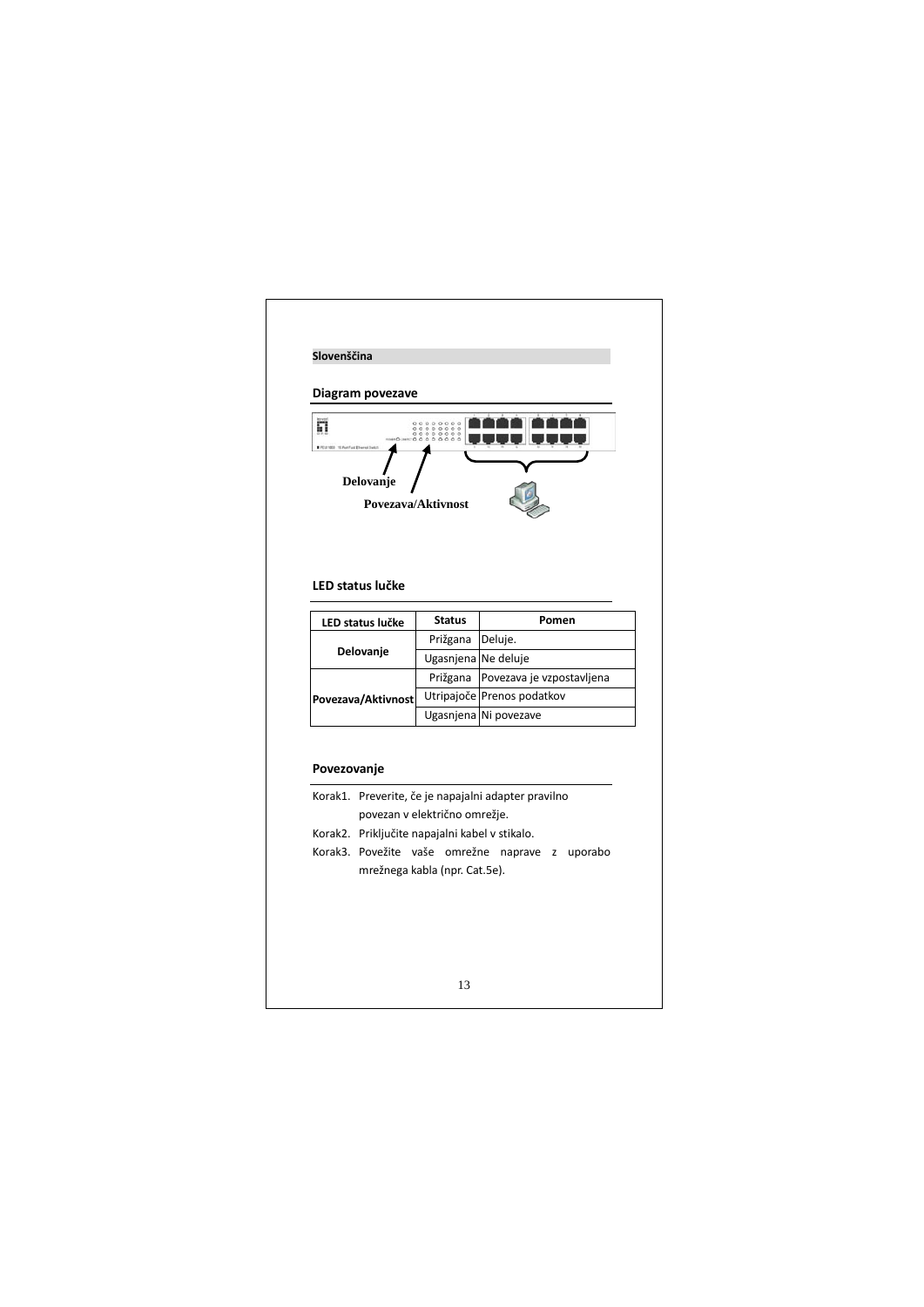![](_page_13_Figure_0.jpeg)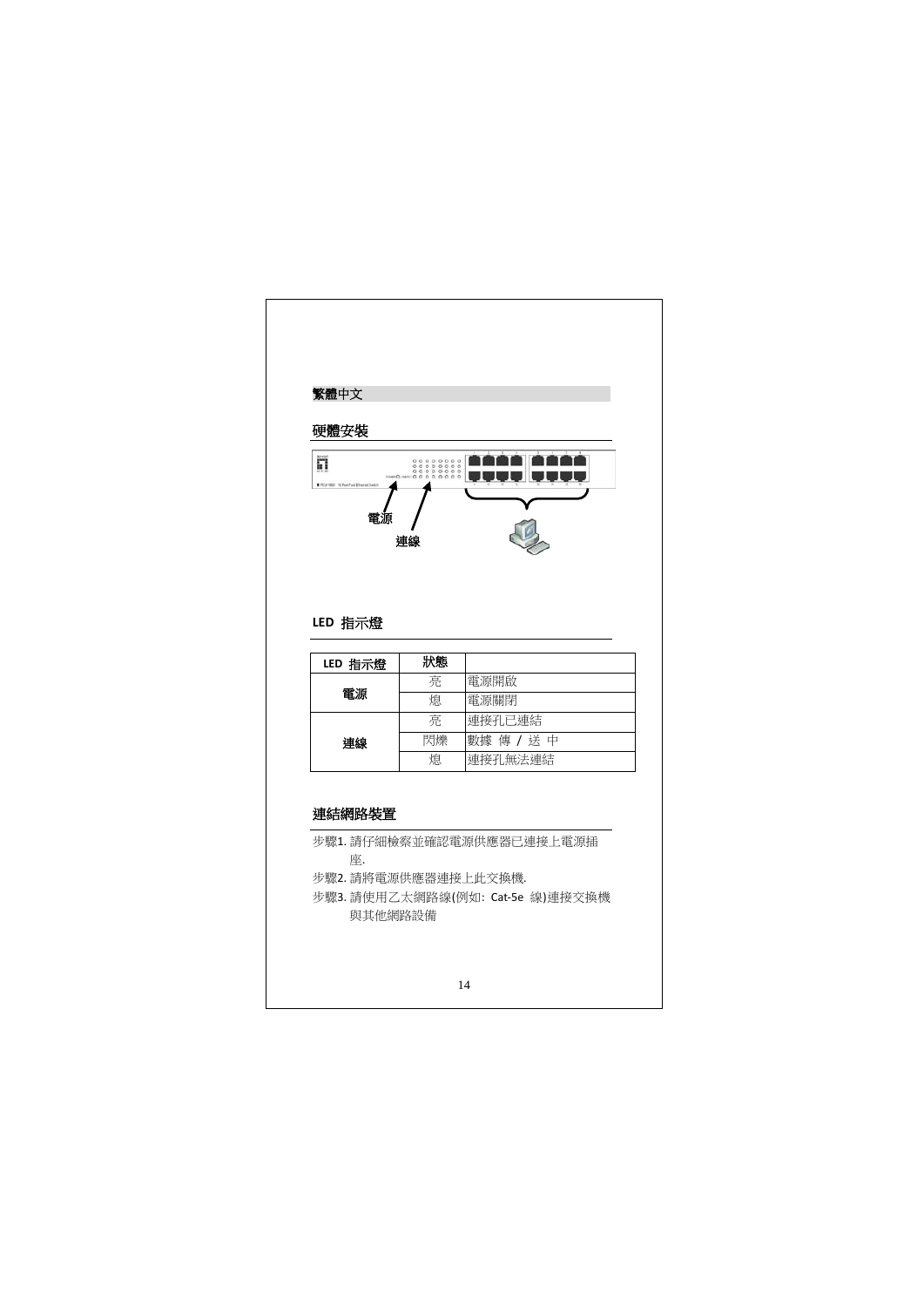![](_page_14_Figure_0.jpeg)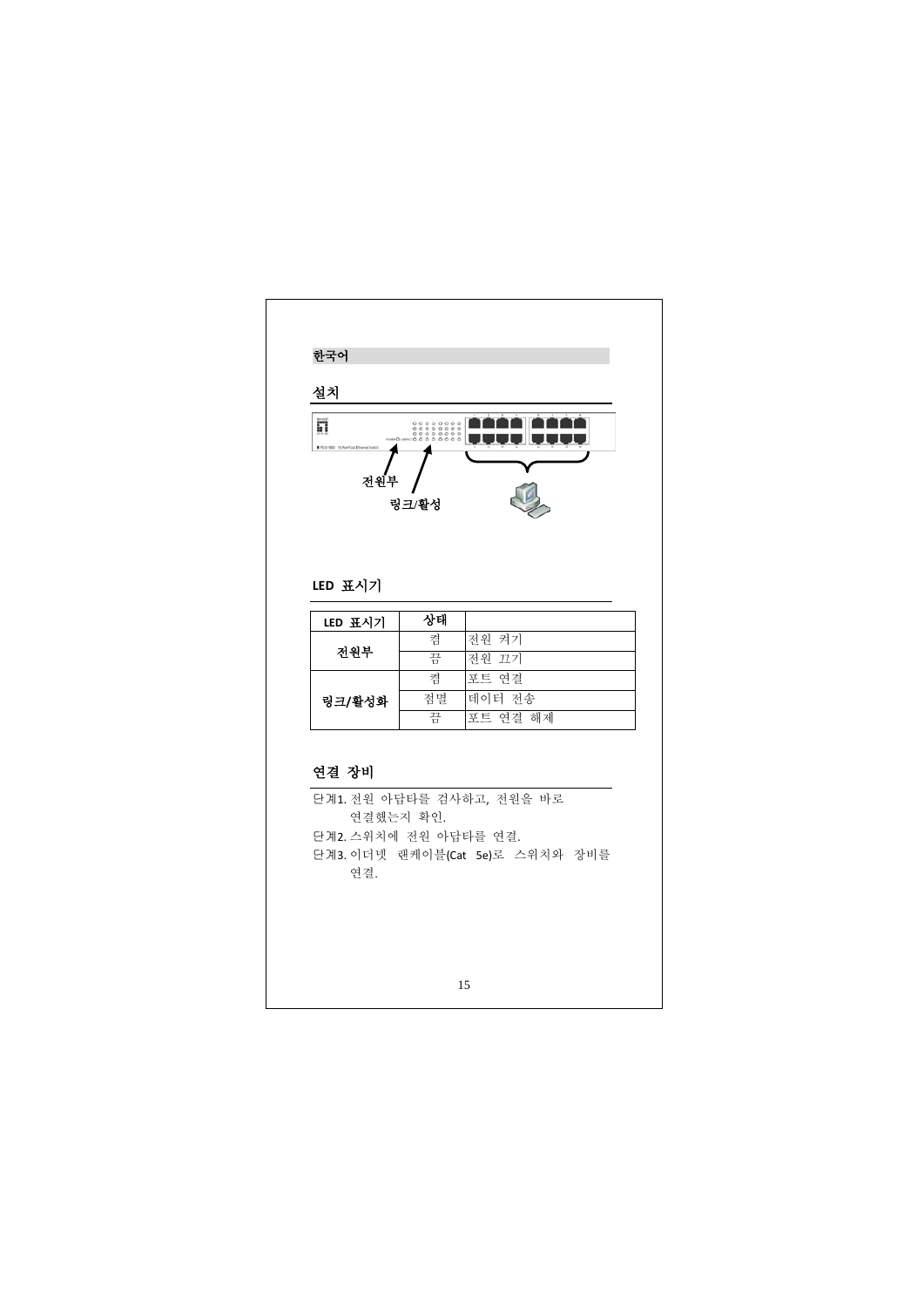| Физическая установка      |                                     |                                                                                                                                                                                                                                  |
|---------------------------|-------------------------------------|----------------------------------------------------------------------------------------------------------------------------------------------------------------------------------------------------------------------------------|
| п<br>Питани<br>индикатор  | Светодиодный                        |                                                                                                                                                                                                                                  |
| Светодиодный индикатор    |                                     |                                                                                                                                                                                                                                  |
| Светодиодный<br>индикатор | Состояние                           | Значение                                                                                                                                                                                                                         |
|                           | Светится                            | Питание включено.                                                                                                                                                                                                                |
| Питание                   | He<br>светится                      | Питание выключено.                                                                                                                                                                                                               |
|                           | Светится                            | Порт подключен.                                                                                                                                                                                                                  |
| Соединение,               | <b>Blinking</b>                     | Отправка или получение<br>данных.                                                                                                                                                                                                |
| активность                | He<br>светится                      | Порт не подключен.                                                                                                                                                                                                               |
| Подключение оборудования  | источнику питания.<br>категории 5е) | Шаг1. Внимательно осмотрите блок питания и<br>надлежащим образом подключите его к<br>Шаг2. Подключите блок питания к коммутатору.<br>Шаг3. Подключите сетевые устройства к коммутатору<br>посредством Ethernet кабеля (например, |